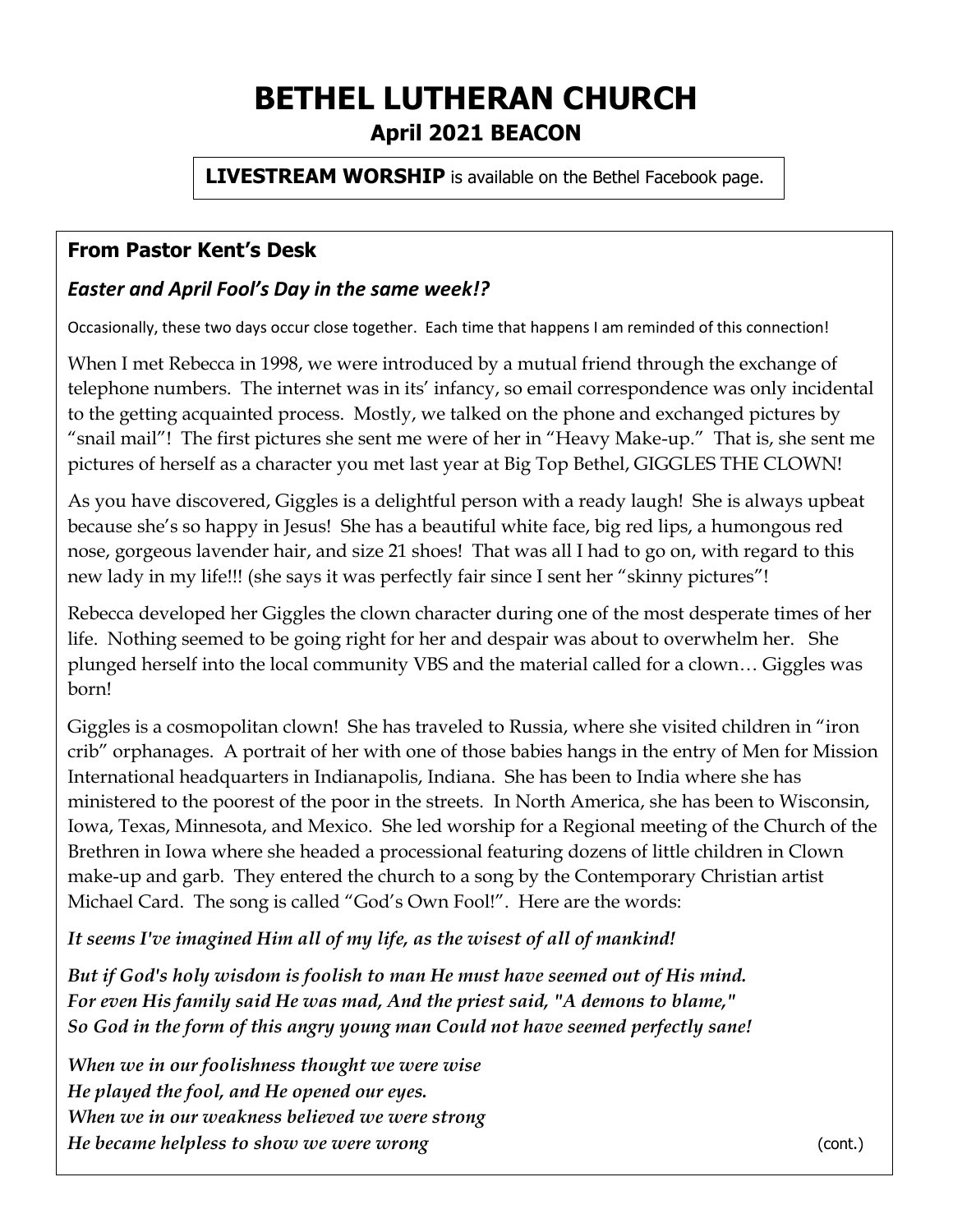#### *Easter and April Fool's Day in the same week!?* **(cont.)**

*And so, we follow God's own fool For, only the foolish can tell Believe the unbelievable come be a fool, as well* 

*So, come lose your life for a carpenter's Son! For a madman who died for a dream! Then you'll have the faith His first followers had, and you'll feel the weight of the beam So, surrender the hunger to say you must know, have the courage to say I believe Let the power of paradox open your eyes, and blind those who say they can see!*

*And so, we follow God's own fool For, only the foolish can tell Believe the unbelievable Come be a fool, as well* 

It may seem like casting Jesus as "God's own fool" is disrespectful or sacrilegious. But in fact, Jesus was not afraid to go against the flow or cut against the grain.

It is when the Church refuses to compromise with the trends of the world, and is called foolish, that it has its' finest hour. We must not be afraid to seem the fool. For only those who fully surrender to Jesus can fully experience his joy!

Happy Easter! He is Risen! Pastor Kent and Rebecca "Giggles"

## **March 14, 2021 Church Council Minutes**

(to be reviewed at the April Council meeting)

**Present**: Kyle Rice, Lane Luhring, Jeff Jacobson, Greg Carolus, Sherry Brouwer, Lee Rients, Dale Krohn, Jeremy Paulson, and Pastor Wallace

**Call to order** by President Rice, "In the Name of the Father, the Son and the Holy Spirit. Amen."

**Devotions:** Dale Krohn

Approval of the Agenda: Add to New Business #4, approval to use the kitchen and reception room. Motion to approve the agenda as amended, seconded & approved.

**Approval of the February Minutes**: Motion to approve the February minutes, seconded & approved.

Approval of the Treasurer's Report: The Treasurer's Report was presented. The council was told that a collection agency for Personnel Concepts, Ontario, Canada, PBX: 800-333-3795 contacted the Treasurer, stating that two bills had not been paid or were missing. Further checking indicated that the collection agency found one payment (\$5.95), but still hadn't received the second. The second bill was for around \$210.00. More inquires will be made before a second check is sent. Motion to approve the Treasurer's Report, seconded & approved. The second of the second second second second second second second.)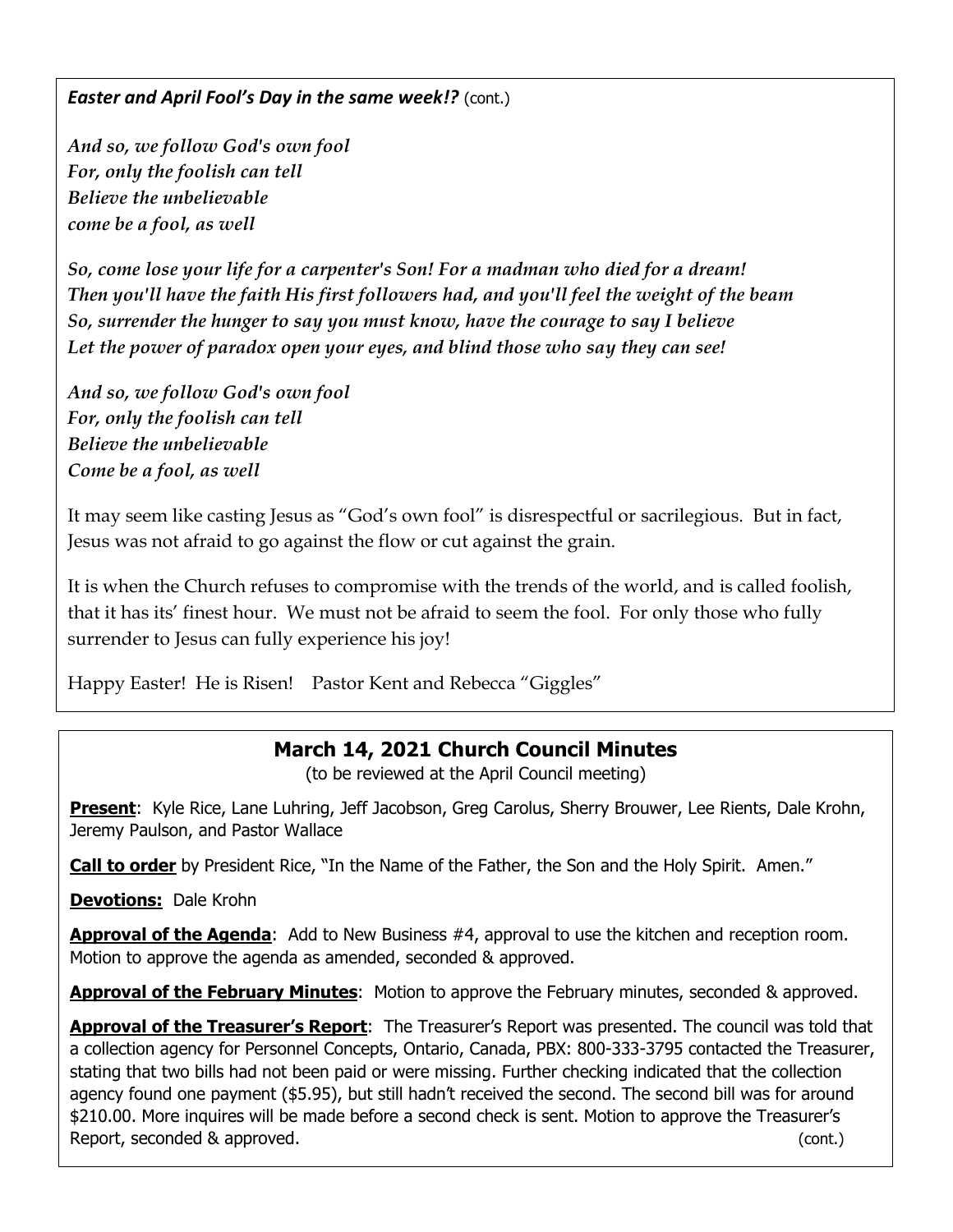## **March 14, 2021 Church Council Minutes (cont.)**

**Pastor's Report:** Pastor Wallace provided a written report on his activities for the month of March.

#### **Ministry Team Reports**: **Liaison Council Member**

- 1. Children & Youth: No meeting Jeremy Paulson
- 2. Outreach & Fellowship: No meeting Dale Krohn, Kyle Rice
- 3. Property Committee: No meeting Greg Carolus, Jeff Johnson Dan Frey will fix the light in the lower entry way. The committee was asked to contact Henry and Janice Gerloff to see if they will be mowing the church and parsonage lawns again this year.
- 4. Worship & Music Ministry Team: No meeting Lee Rients
- 5. Social Concerns: No meeting Lane Luhring, Sherry Brouwer
- 6. Mission/Benevolence Ministry Team: Allen Redman & Jeff Jacobson met and made recommendations for financial gifts to non-profits. Suggestions included Aplington- Parkersburg Food Pantry - \$500.00, Ronald McDonald House - \$500.00, Northeast Iowa Food Bank - \$500.00, LCMC Lutheran Disaster Assistance Fund - \$500.00, Food For The Poor - \$500.00, Heifer International - \$500.00, and, Lutherans For Life - \$500.00. A motion to approve the recommendations by the committee was seconded & approved.

**Correspondence/Bill Approval**: Bill from Terry Drewelow for cleaning supplies. Submit the bill to Julie.

#### **Old Business**:

- 1. Secretary Position Kyle Rice will meet with Pam Jacobson and have her create an advertisement for a part-time and paid secretarial position at Bethel. The ad will be placed in the bulletin, Beacon, and announced during church services. The job description for this position will stay the same as the adopted version of 2019. Hours and pay will be negotiable.
- 2. Internet improvements and/or live stream services Lee Reints will investigate and make recommendations to the council in regard to improving the live stream and internet.
- 3. Summer Fund Raiser/RAGBRAI A tentative date of June  $19<sup>th</sup>$  was decided upon for a Hog Roast Fund Raiser to be held at Dale Krohn's residence. Dale advised that the Pork Producers may supply the meat. Thrivent may provide matching funds. RAGBRAI is coming thru town sometime during the week of July  $25<sup>th</sup>$  and July  $31<sup>st</sup>$ . Kyle will contact Amy Truax, chairman for the event for the city. Kyle will contact Amy to add Bethel's name on the list to provide food during the bicyclist stay in town.
- 4. Easter Breakfast Sherry agreed to organize the breakfast before Easter services. Cinnamon rolls and coffee will be served from 8 AM until 9AM.
- 5. Authorize signers on bank accounts Jeremy Paulsen and Dale Krohn will be authorized to provide signatures for banking issues involving Bethel Lutheran.
- 6. Pastoral Visits Pastor Wallace provided a written report in reference to individuals and families that he contacted by phone during the last month.

#### **New Business:**

- 1. Organist for Easter Kyle Rice will contact Amy Truax to ascertain if she could play for Easter services. Other possibilities maybe Jill Pilner or Sharlene Hubbard.
- 2. Ministry teams expectations/Mission Statements Jeremy and Dale will research the responsibilities and duties of the current committees and report their findings to the council.
- 3. Dates and times of Lenten Services Maundy Thursday @ 6 PM, Good Friday service at 6 PM, and Easter services begin at 9 AM.
- 4. The council approved the reservation of the Kitchen and Reception room for Cameron Luhring's high school graduation celebration.

Motion to adjourn, seconded & approved. Closing Prayers/The Lord's Prayer Submitted by Jeff Jacobson, Recording Secretary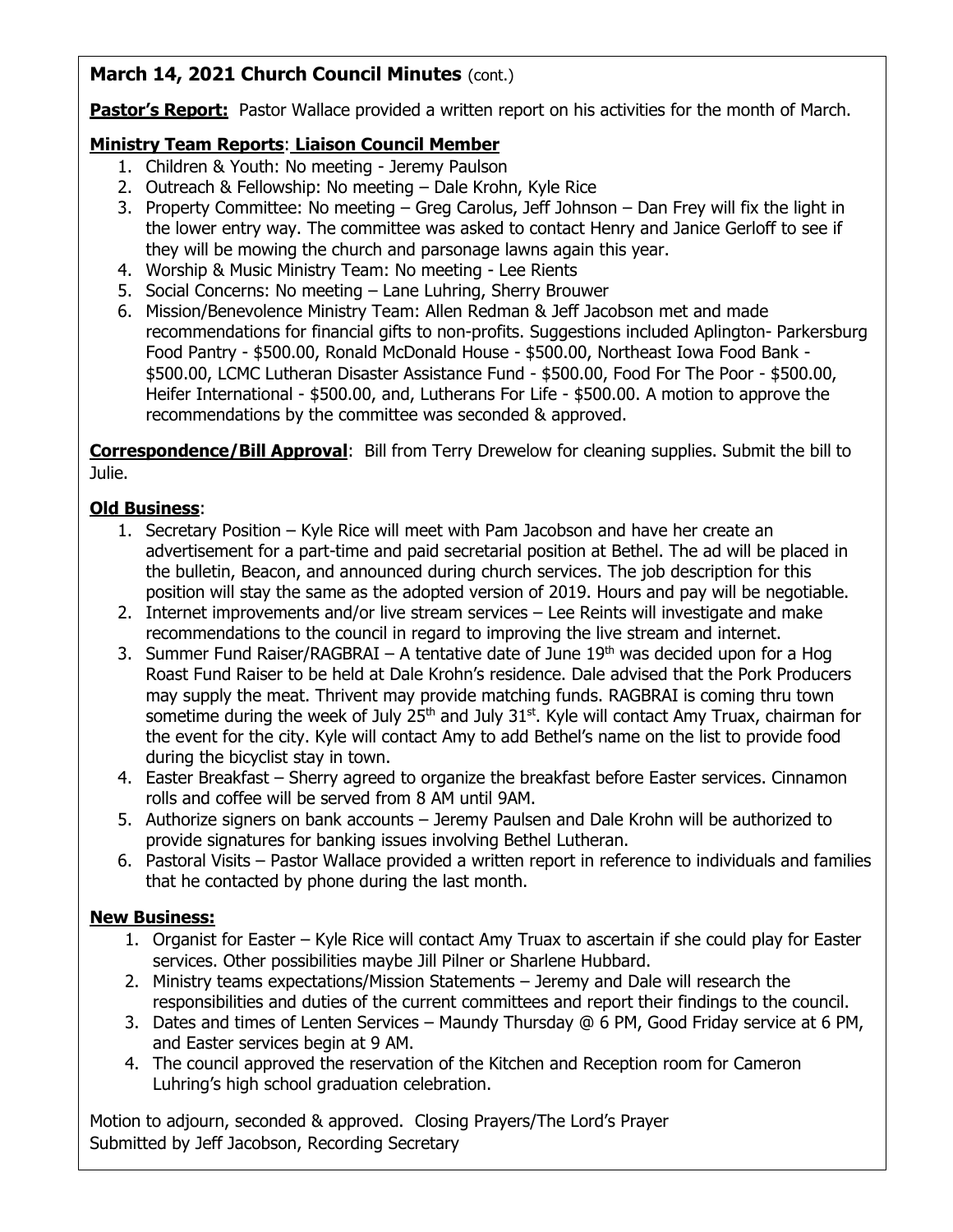| Worship Assistant Schedule for April--Worship Service 9:00 am |  |  |
|---------------------------------------------------------------|--|--|
|---------------------------------------------------------------|--|--|

|                                       | April 1,<br><b>Maundy</b><br><b>Thursday</b> | April 2,<br><b>Good Friday</b> | April 4                                   | <b>April 11</b>              | <b>April 18</b>               | April 25      |
|---------------------------------------|----------------------------------------------|--------------------------------|-------------------------------------------|------------------------------|-------------------------------|---------------|
| <b>USHERS</b>                         | <b>Bruce Simon</b>                           | <b>Bruce Simon</b>             | Dan Frey                                  | Dan Frey                     | Perry Bernard                 | Perry Bernard |
| ORGANISTS/PIANISTS                    |                                              |                                | Janet Mennen/Sharleen Hubbard/Jill Pliner |                              |                               |               |
| <b>ALTAR GUILD</b>                    |                                              |                                |                                           | Carol Chapman/Bonnie Gerloff |                               |               |
| <b>ACOLYTES</b>                       |                                              |                                | Gavin Bernard                             | Ava Mann                     | Evan Palmer                   | Corryn Mann   |
| <b>COMMUNION</b><br><b>ASSISTANTS</b> | Jeff Jacobson<br>Lane Luhring                |                                | Jeff Jacobson<br>Lane Luhring             |                              | Jeff Jacobson<br>Lane Luhring |               |

### **March Summary of Attendance and Financial Contributions**

|                                 | Attendance | Bene./Mission | Current     | Parsonage<br><b>Improvements</b> | Operation<br>Cornerstone -<br>Tuckpointing |
|---------------------------------|------------|---------------|-------------|----------------------------------|--------------------------------------------|
| <b>Sunday, March 7</b>          | 52         | \$203.60      | \$2,594.40  | \$0.00                           | \$0.00                                     |
| <b>Sunday, March 14</b>         | 37         | \$128.20      | \$1,593.80  | \$0.00                           | \$0.00                                     |
| <b>Sunday, March 21</b>         | 39         | \$87.70       | \$1,259.30  | \$0.00                           | \$0.00                                     |
| <b>January 1-March 21, 2021</b> |            | \$1,508.07    | \$20,420.65 | \$0.00                           | \$0.00                                     |

# **April Birthdays**

- 1 April Schrage
- 5 Roger Renken
- 6 Joyce Hoffman
- 16 Julie Dudley, Chelsie Luhring
- 21 Irene Senne
- 22 Sharleen Hubbard
- 23 Larry Chapman
- 27 Lisa Luhring
- 28 Pam Dohrn, Megan Luhring
- 29 Becky Simmons

# **April Anniversaries**

- 12 Darwin & Peggy Miller (52)
- 26 Jeremy & Brooke Paulson (13)

Email: [bethelparkersburg@gmail.com](mailto:bethelparkersburg@gmail.com)  Website: [www.bethelparkersburg.org](http://www.bethelparkersburg.org/) 'Like' & 'Follow' us on Facebook